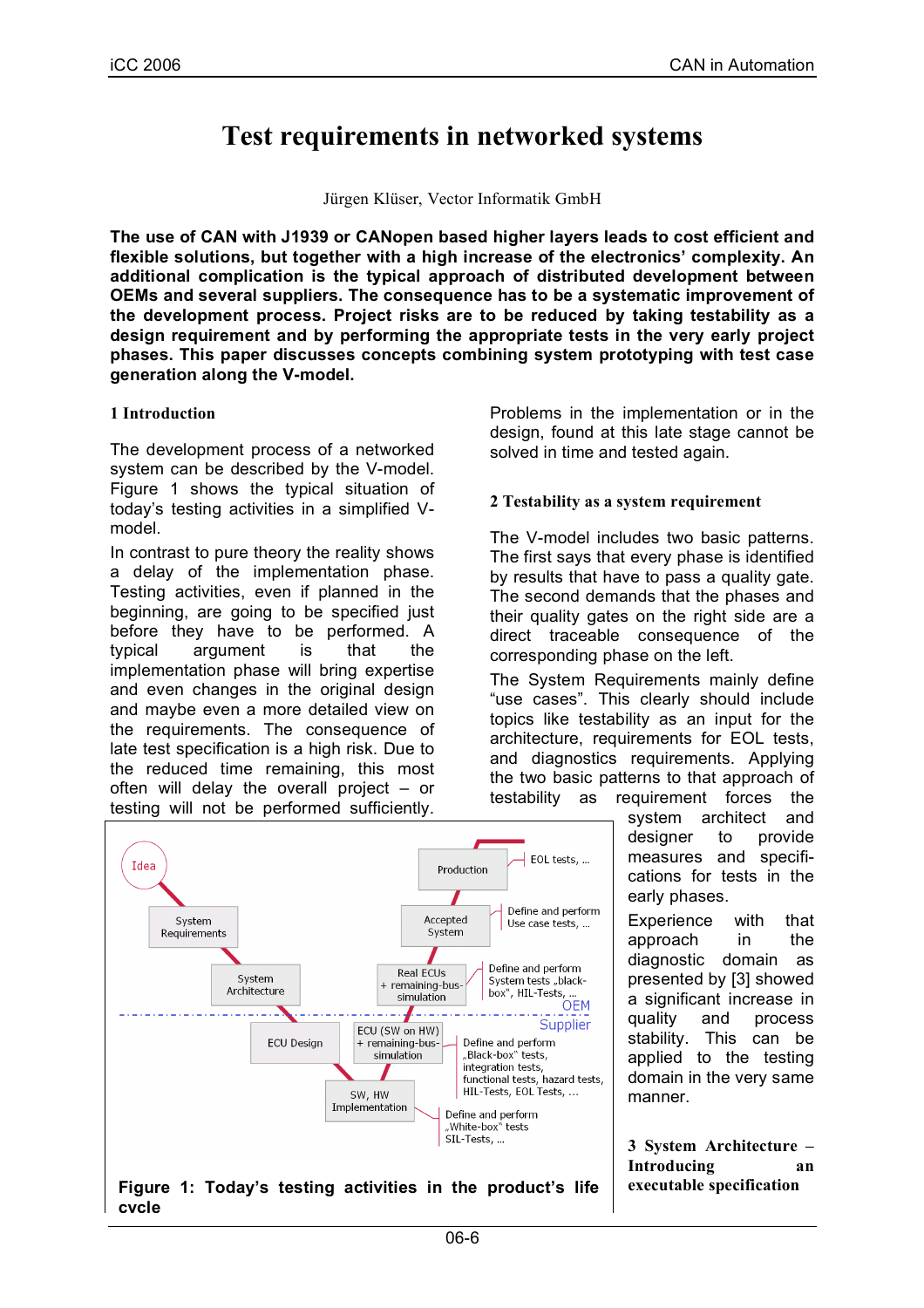For years it is state of the art to describe the system architecture with simulation tools as a simulated model. Besides manual review technology this allows to systematically verify many aspects of the design. Consequent application of this approach leads us to the concept of the executable specification. This is true also for the testing domain (Refer to [4]).

Specifying tests in an executable form in fact leads to a first implementation level of these tests. This immediately brings a set of benefits:

The system architecture model can be tested systematically. The real world shows that problems detected in later phases may require slight modifications in the design. The tests can then be applied as regression tests. In formal words this means passing the Quality Gate Architecture can be achieved with less effort on a higher maturity level.

Even the test concept itself can be tested in an early phase. A valid argument against writing test specifications before the verification and validation phases had been that the implementation will almost always bring modifications and changes. These changes invalidated test specifications and therefore resulted in wasted effort. An executable test spec can be changed without the need to specify everything from scratch again.

From the communication's perspective the executable specification has further advantages: After definition of the relations between ECUs a big part of the communication description can simply be generated. This is even more true in those cases where a higher layer protocol such as J1939 or CANopen is used. These standards give much information about how relations have to be realized. In J1939 for example the signals are assigned to concrete parameter groups, that in most cases have well-defined communication parameters. The object model of CANopen allows one to generate the complete communication behavior after selection of the object relations. But tools with build-in knowledge of these protocols do not only generate complete communication system simulations – in addition they generate many test scenarios, that are ready-to-use. From pure "use-case tests" as the highest layer this can go downwards to "protocol tests" and "communication tests".

The usage of typical commercial protocol stacks also requires testing of the integrated product. The flexibility for being usable in many different applications in protocol stacks is implemented by configurability – which may be done incorrectly by the integrator. The protocol tests allow verification of conformance to the higher layer standard.

This generation concept does not only save time and enhance maturity once. After potential changes the test cases can

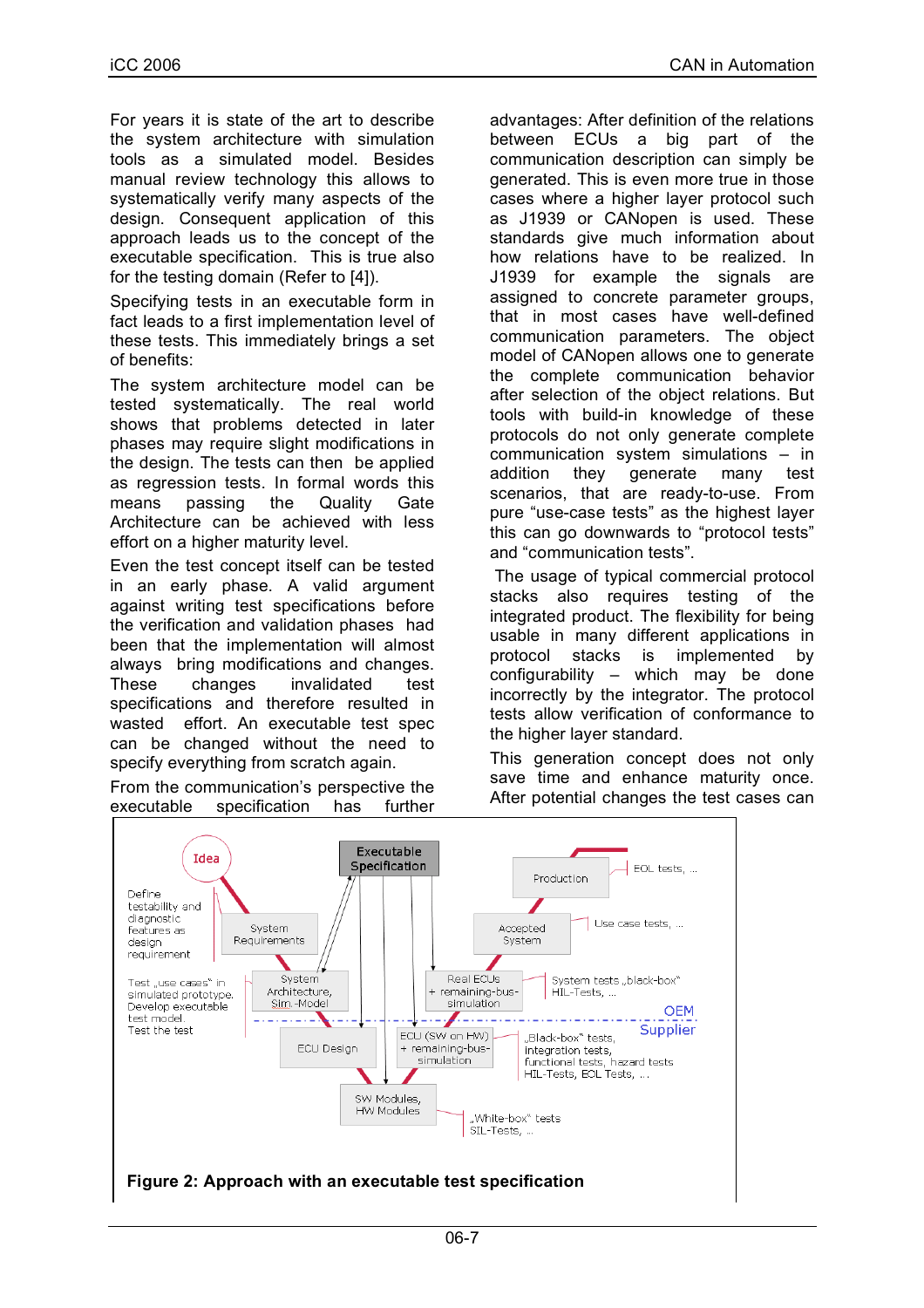be regenerated automatically. This will require minimal manual adaptations – if at all.

Refining the system model by a basic behavior description in fact specifies the requirements as an input for the ECU design. In parallel the test specifications will be refined. These are to be passed to the ECU suppliers (external company or internal departments). Today they are faced with the problem of written specifications, which very often do not describe specifically enough of what is needed or which are not fully consistent. Improved by the concept of passing simulations the full strength develops with having efficient test cases available that are part of the development contract.

Regardless if the behavior description is model driven or conventional, regardless of the abstraction level – in any case the simulation tool must support this by a builtin description language or by an interface to external behavior modeling – or the best of both. Whether this is UML based, XML based, proprietary or whatever goes beyond the scope of this article.

### **4 ECU development**

With a written specification, designing, implementing and testing it on that basis only, is pure theory. In reality the developers need an environment with which they can implement and test stepwise. Like a debugger or emulator for the SW environment the remaining bus simulation for the communication part most often is the only chance to provide a sufficient environment. For example, implementing and testing operation modes of an ECU is not possible without correctly working network management.

A typical problem in these small development steps is the availability of the counterpart of the communication modules. It costs much effort and time to set-up or implement the tests. For many cases standard analysis tools are a good choice. Much more efficient is the support by a dedicated test tool. It should provide the generated tests not only as a set but should allow for the selection, grouping, and execution of single tests easily. To

accomplish this each test needs clear preconditions and constraints.

Specifically the protocol tests and communication tests help to detect problems very early and therefore reduce the number of iterations between implementation and verification phases.

#### **5 Re-use and refinement for the ECU verification**

The final phase of the ECU development is the ECU verification. Potential modifications of the original specifications caused by implementation experience lead only to modifications of the executable prototype. These immediately can be applied in the form of the "remaining bus simulation" concept. And the same is true for the modeled tests.

For many higher layer protocols user organizations provide conformance tests, for example the CANopen conformance test tool of CiA, the DeviceNet conformance test of ODVA, or the ISOBUS test of DLG. It is strictly recommended to use such support. It guarantees that an ECU fulfills a certain level of conformance and interoperability. Anyhow, an intended drawback is that if a test fails, the tools do not really help in finding the reasons. This is a gap that has to be filled by the dedicated development test tools. So, once again the ability to perform single tests with meaningful tracing and problem tracking – and this with fast turnaround times – is indispensable.

As an example take CANopen: If the SDO (transport protocol) implementation has a problem accessing an object, the conformance test just will tell you "SDO failed". Repeating this in order to find details will require a long turnaround time again. A development tool with a test feature set and its generated "protocol test" will quickly tell, what messages have been wrong and can support in finding the problem source even down to the bit level.

As already demanded for the ECU design, the ability of a test description language is essential here as well. In contrast to the pure conformance test tools the test procedure needs to be extendable by ECU specific or application specific features.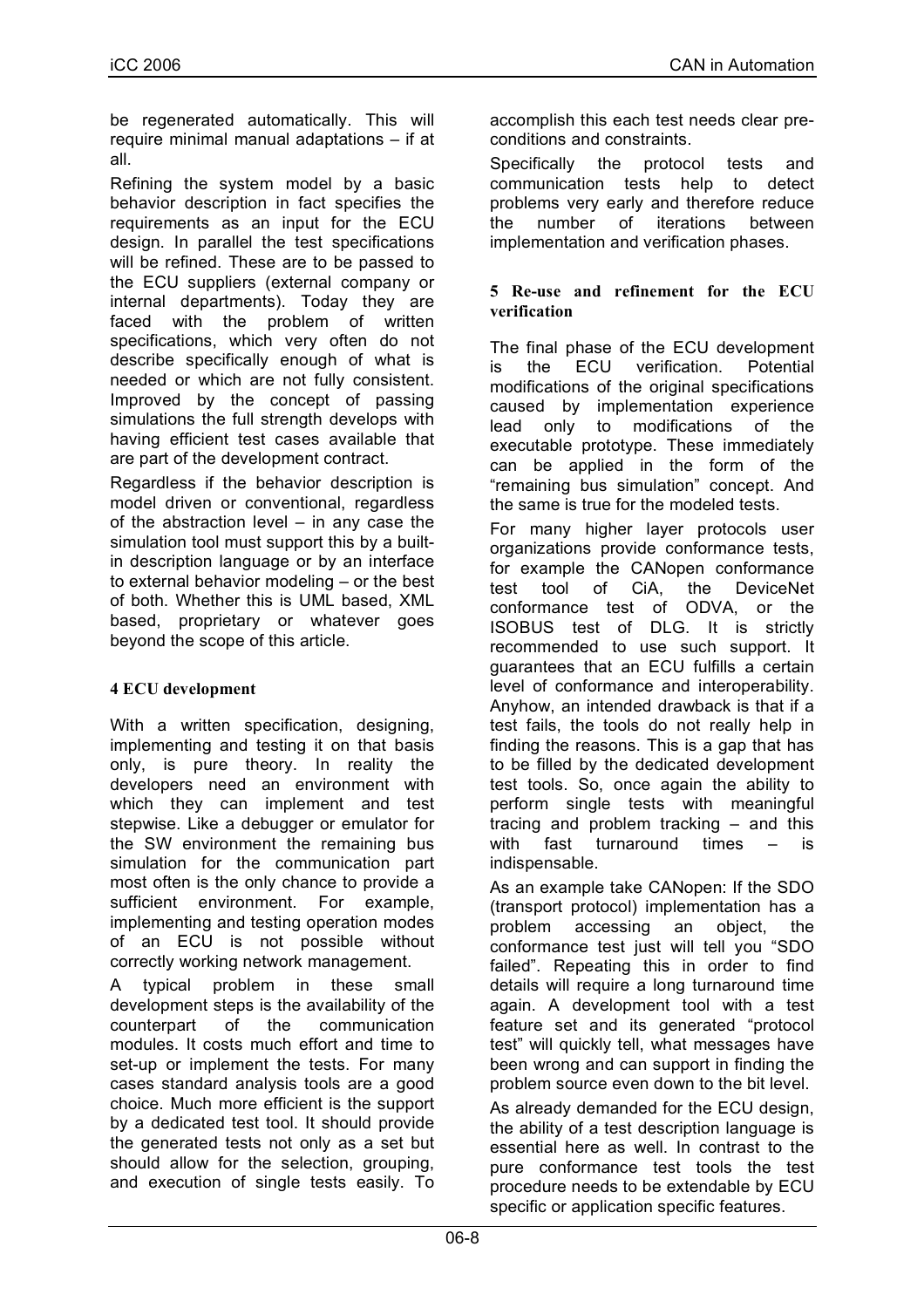This furthermore makes one independent of the set of tests, the tool provider implementation, and allows for future extensions.

#### **6 Back to the OEM**

A strong argument for remaining bus simulation is to make the system integrator capable of starting the integration of an ECU before all other ECUs are available. Features like simulated network management let the ECU think it was in a real environment. This is also a precondition for starting the first integration tests. This will save time for example if delivery delays of single ECUs occur. The automatic tests can be applied. Final integration will then only require regression tests. The focus here will be on the level of the communication tests, while the use-case tests are more a subject of the validation and acceptance phases.

#### **7 Some detail aspects**

The behavior of an ECU depends on its whole environment. Essentially known from the HIL concepts (see [1], [2]) any test environment needs to fulfill that aspect. As shown in Figure 3 this requires the ability to treat all relevant bus systems, but also to observe and control digital and analog I/O. This includes the treatment of standard and OEM specific system and device descriptions like DBC (CAN), LDF (LIN), EDS (CANopen), CDD/ODX (Diagnostics) and many more. Besides a GUI it shall be able to define and use userdefined panels and an open interface to application specific software.





For White Box tests it is desirable to have an interface to debugging tools (Figure 4). For example in car ECUs the RTOS OSEK is used quite often. Here for example debugging and control of task states is essential.



### **Figure 4: White box test support**

As mentioned above, for Black Box tests it is important to have various possibilities to efficiently describe the test activity, sequence, and timing. This should be selectable from scripting (Figure 5) or with a more abstract test pattern approach (Figure 6).

#### **Test Framework** SUT+Env



### **Figure 5: Scripted black box tests**

In both cases the support has to include basic bus and I/O operations like output bus messages (CAN frames, MOST frames, J1939 PGs etc.) but also signal operations. The latter can be achieved by a so-called Interaction Layer. This has the task to map signals to the appropriate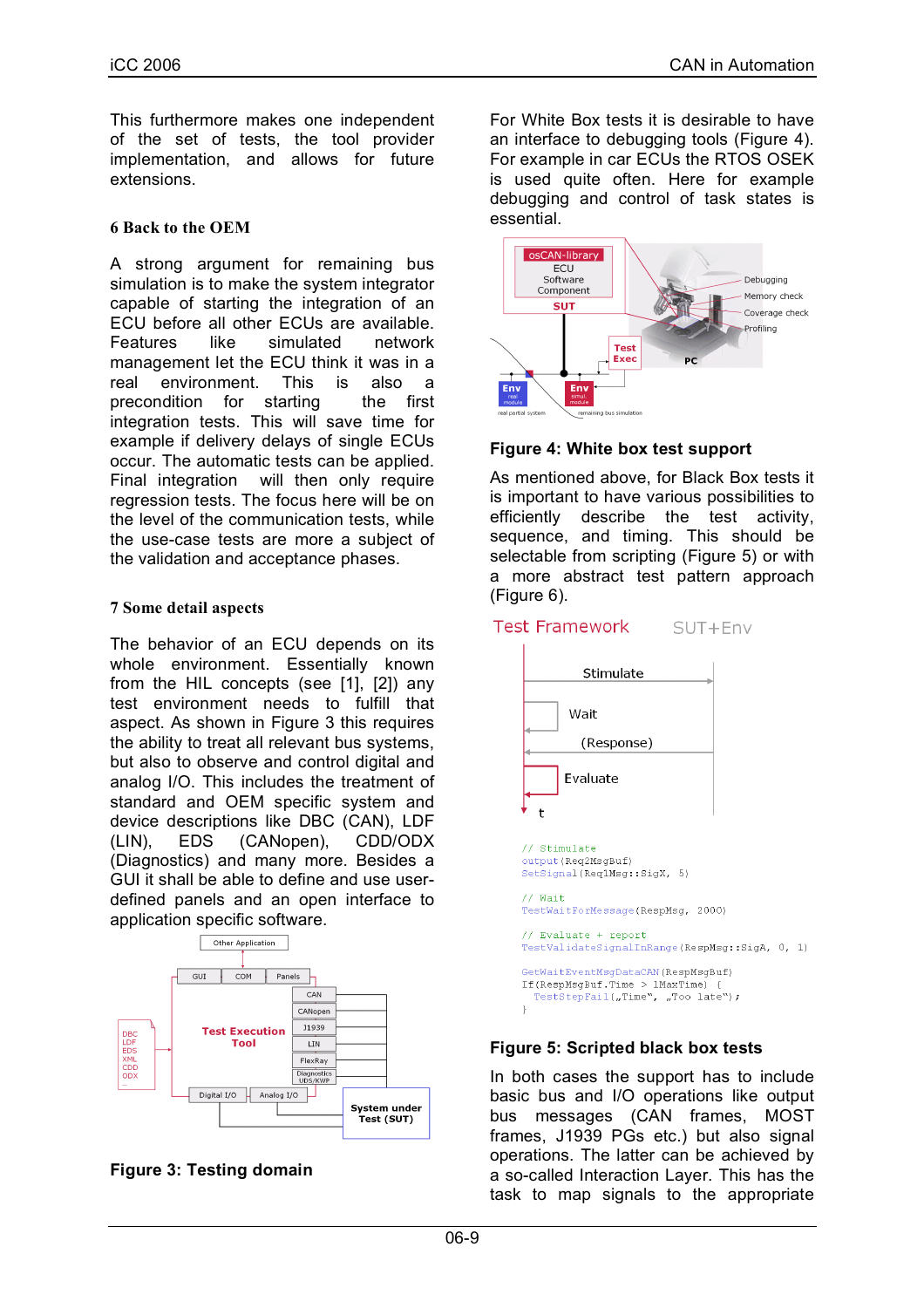communication entities with the correct communication parameters (timing, trigger) according to the system description.

For easy treatment of timing conditions the system has to support event conditions with Wait constructs for messages, environmental conditions, and signal conditions in any combination.



## **Figure 6: Test pattern approach**

Meanwhile XML is widely used . There are many highly sophisticated tools for editing, checking and formatting XML. Figure 7 shows an example for editing a test case with Altova AuthenticDesk. The user does not need knowledge about the XML structure itself or about complex scripting languages.

The open structure for tools can be utilized for test generation tools too. Typically domain know-how exists in various forms. Examples for test-case generations are:

DOORS: Structuring requirements from which test-case can be organized.

UML Tool: Use sequence and/or state diagrams

CANdb++: Monitoring of communication parameters like cycle times, message DLCs, mapping of signals.

CANdela Studio and DiVa: Specify diagnostic services and generate the necessary tests.

DaVinci: Test mapping of all input and output signals to ECUs.

ProCANopen: Generate complete CANopen protocol tests.

… and many more.

#### **8 Reporting**

Last but not least  $-$  all that test support is useless without a thorough reporting of the results. A modern test tool will provide automatic reporting. A typical test control

| Testcase                    |                                                  |         |                 |                  |                 |      |                                                                                          |  |  |
|-----------------------------|--------------------------------------------------|---------|-----------------|------------------|-----------------|------|------------------------------------------------------------------------------------------|--|--|
| Identifier TC1              |                                                  |         |                 |                  |                 |      |                                                                                          |  |  |
|                             | Title Wiping Level 1                             |         |                 |                  |                 |      |                                                                                          |  |  |
| add version<br>Description: |                                                  |         |                 |                  |                 |      |                                                                                          |  |  |
|                             | Wiping level 1, fall back to off                 |         |                 |                  |                 |      | $\blacktriangle$                                                                         |  |  |
|                             |                                                  |         |                 |                  |                 |      |                                                                                          |  |  |
|                             | Miscellaneous Information:                       |         |                 |                  |                 |      |                                                                                          |  |  |
|                             |                                                  |         |                 |                  |                 |      |                                                                                          |  |  |
| Title                       |                                                  |         |                 |                  |                 |      |                                                                                          |  |  |
|                             | Name                                             | Content |                 |                  |                 |      |                                                                                          |  |  |
|                             |                                                  |         |                 |                  |                 |      | Additional information This is an additional information block for the current test case |  |  |
|                             | Title Select Wiping level 1, check the wiper pos |         |                 |                  |                 |      |                                                                                          |  |  |
|                             | Wait 800                                         |         |                 |                  |                 |      |                                                                                          |  |  |
|                             | Input                                            |         |                 |                  |                 |      |                                                                                          |  |  |
|                             | CANSignals:                                      |         |                 |                  |                 |      |                                                                                          |  |  |
|                             | Name                                             | Message | Value           |                  |                 |      |                                                                                          |  |  |
|                             | WipingLevel                                      | add msg | h               |                  |                 |      |                                                                                          |  |  |
|                             | WasherRequest add msg                            |         | l0.             |                  |                 |      |                                                                                          |  |  |
|                             | add envval                                       |         |                 |                  |                 |      |                                                                                          |  |  |
|                             | Expected                                         |         |                 |                  |                 |      |                                                                                          |  |  |
|                             | Environment Variables:                           |         |                 |                  |                 |      |                                                                                          |  |  |
|                             | Name                                             | $=$     | $\leq$ > $\leq$ | $\triangleright$ | $\leq$ $\equiv$ | $>=$ | Range                                                                                    |  |  |
|                             | EnwWiperPosition add eq 0<br>add cansignal       |         |                 |                  |                 |      | add k add g add le add ge add range                                                      |  |  |
|                             |                                                  |         |                 |                  |                 |      |                                                                                          |  |  |

structure is shown in Figure 8. It substructures in test modules with global invariants. Here again the strength of XML can be used. By using XML for the test patterns and specifications, groups of tests, test cases and sub-test-cases including their respective invariants the test tool will control the test execution. At the same time it will